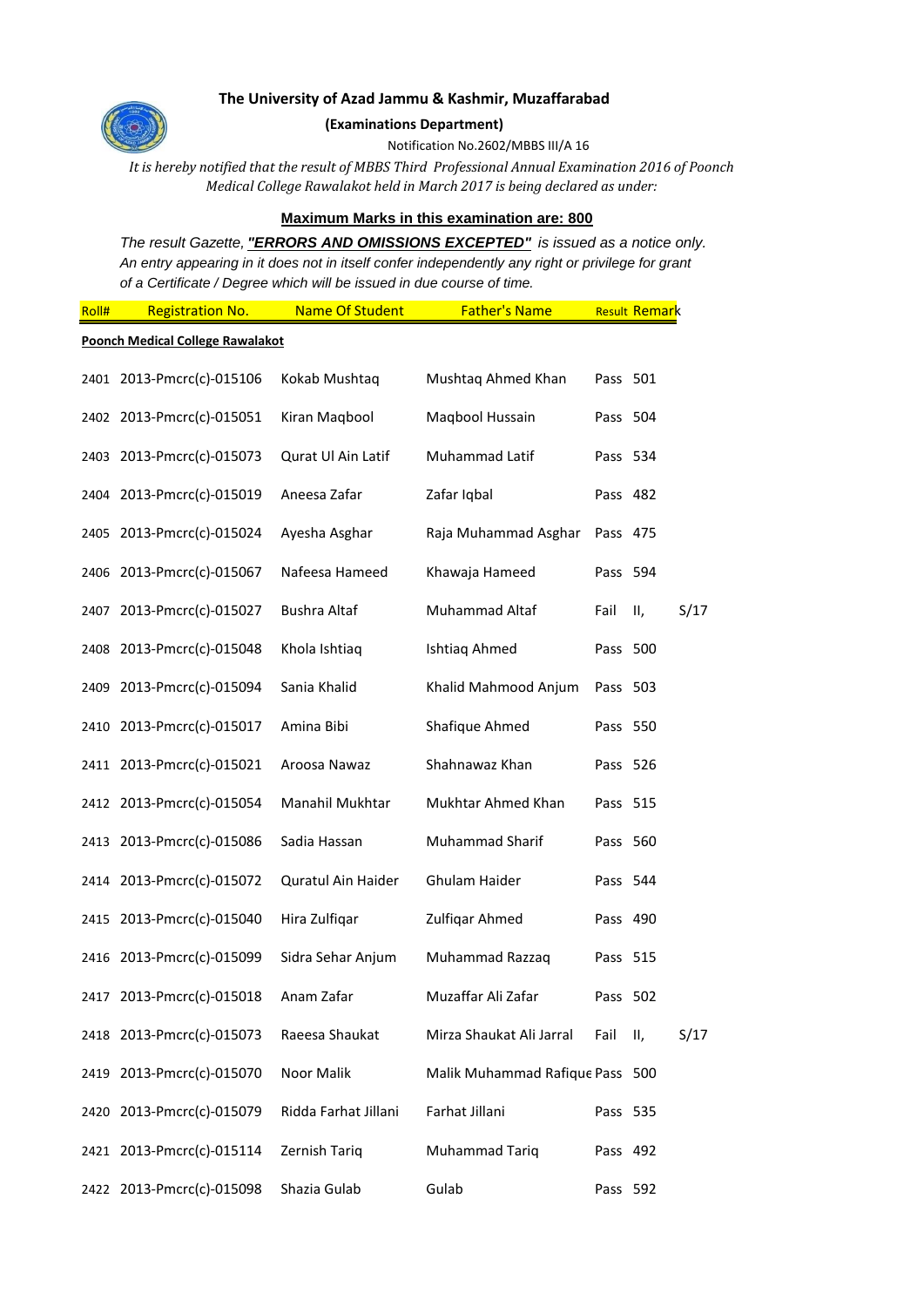|      | 2423 2013-Pmcrc(c)-015111 | Zara Allawat       | Muhammad Allawat Joo                               | Pass 577 |      |      |
|------|---------------------------|--------------------|----------------------------------------------------|----------|------|------|
|      | 2424 2013-Pmcrc(c)-015075 | Raheema Jeelani    | Ghulam Jeelani                                     | Pass 582 |      |      |
|      | 2425 2013-Pmcrc(c)-015044 | Irem Rasheed       | Raja Abdul Rasheed                                 | Pass 580 |      |      |
|      | 2426 2012-Pmcrc(c)-012688 | Nida Naveed        | Naveed Yusuf                                       | Pass 471 |      |      |
| 2427 | 2013-Pmcrc(c)-015029      | Faiza Shah         | Shoukat Hussain Shah                               | Pass 549 |      |      |
|      | 2428 2013-Pmcrc(c)-015034 | Farah Tanveer      | Tanveer Ahmed Khan                                 | Pass 582 |      |      |
|      | 2429 2013-Pmcrc(c)-015050 | Kiren Farooq       | Raja Muhammad Farooq Kha Pass 554                  |          |      |      |
|      | 2430 2013-Pmcrc(c)-015053 | Madhia Iqbal       | Muhamamd Mateen                                    | Pass 558 |      |      |
|      | 2431 2013-Pmcrc(c)-015095 | Sara Rasool        | Kh. Ghulam Rasul                                   | Fail     | I,II | S/17 |
|      | 2432 2013-Pmcrc(c)-015033 | Fizza Anwer        | Muhammad Anwer Quresl Pass 571                     |          |      |      |
|      | 2433 2013-Pmcrc(c)-015043 | Iqra Bazmi         | Saad Majeed                                        | Fail     | П,   | S/17 |
|      | 2434 2013-Pmcrc(c)-015068 | Najda Aftab        | Aftab Ahmed Mir                                    | Fail     | Ш,   | S/17 |
|      | 2435 2013-Pmcrc(c)-015044 | Rukhsar Fatima     | <b>Gul Muhammad</b>                                | Pass 571 |      |      |
|      | 2436 2013-Pmcrc(c)-015100 | Sundus Ali Asghar  | Ali Asghar                                         | Pass 545 |      |      |
|      | 2437 2013-Pmcrc(c)-015110 | Uzma Akhter        | Muhammad Akhter                                    | Pass 494 |      |      |
|      | 2438 2013-Pmcrc(c)-015103 | Tabinda Abbasi     | Muhammad Dawood Khan Abba Pass 509                 |          |      |      |
|      | 2439 2013-Pmcrc(c)-015056 | Maria Naseer Malik | Muhammad Naseer Malik Pass 563                     |          |      |      |
|      | 2440 2013-Pmcrc(c)-015057 | Misbah Siddique    | Muhammad Siddique                                  | Pass 474 |      |      |
|      | 2441 2013-Pmcrc(c)-015084 | Sabah Salik        | Abdul Majeed Khan                                  | Pass 615 |      |      |
|      | 2442 2013-Pmcrc(c)-015115 | Asma Anwar         | Muhammad Anwar Haider Pass 554                     |          |      |      |
|      | 2443 2013-Pmcrc(c)-015240 | Maira Yaseen       | Raja Muhammad Yaseen Kha Pass 541                  |          |      |      |
|      | 2444 2013-Pmcrc(c)-015020 | Agsa Choudhary     | Ch. Shah Muhammad                                  | Fail     | Ш,   | S/17 |
|      | 2445 2013-Pmcrc(c)-015093 | Sana Shoukat       | Shoukat Hussain                                    | Pass 562 |      |      |
|      | 2446 2013-Pmcrc(c)-015014 | Aalya Farooq       | Muhammad Farooq                                    | Pass 536 |      |      |
|      | 2447 2013-Pmcrc(c)-015082 | Rubina Kousar      | Lal Din                                            | Pass 498 |      |      |
|      | 2448 2013-Pmcrc(c)-015055 | Maria Bint Zafar   | Zafar Mehmood                                      | Pass 524 |      |      |
|      | 2449 2013-Pmcrc(c)-015027 | Shanza Qamar       | Sarwar Qammar                                      | Pass 544 |      |      |
|      | 2450 2013-Pmcrc(c)-015081 |                    | Rubab Ayesha Rashee Muhamamd Rasheed Khar Pass 501 |          |      |      |
|      | 2451 2012-Pmcr-12665      | Beenish Hassan     | Khurshid Ul Hassan                                 | Pass 503 |      |      |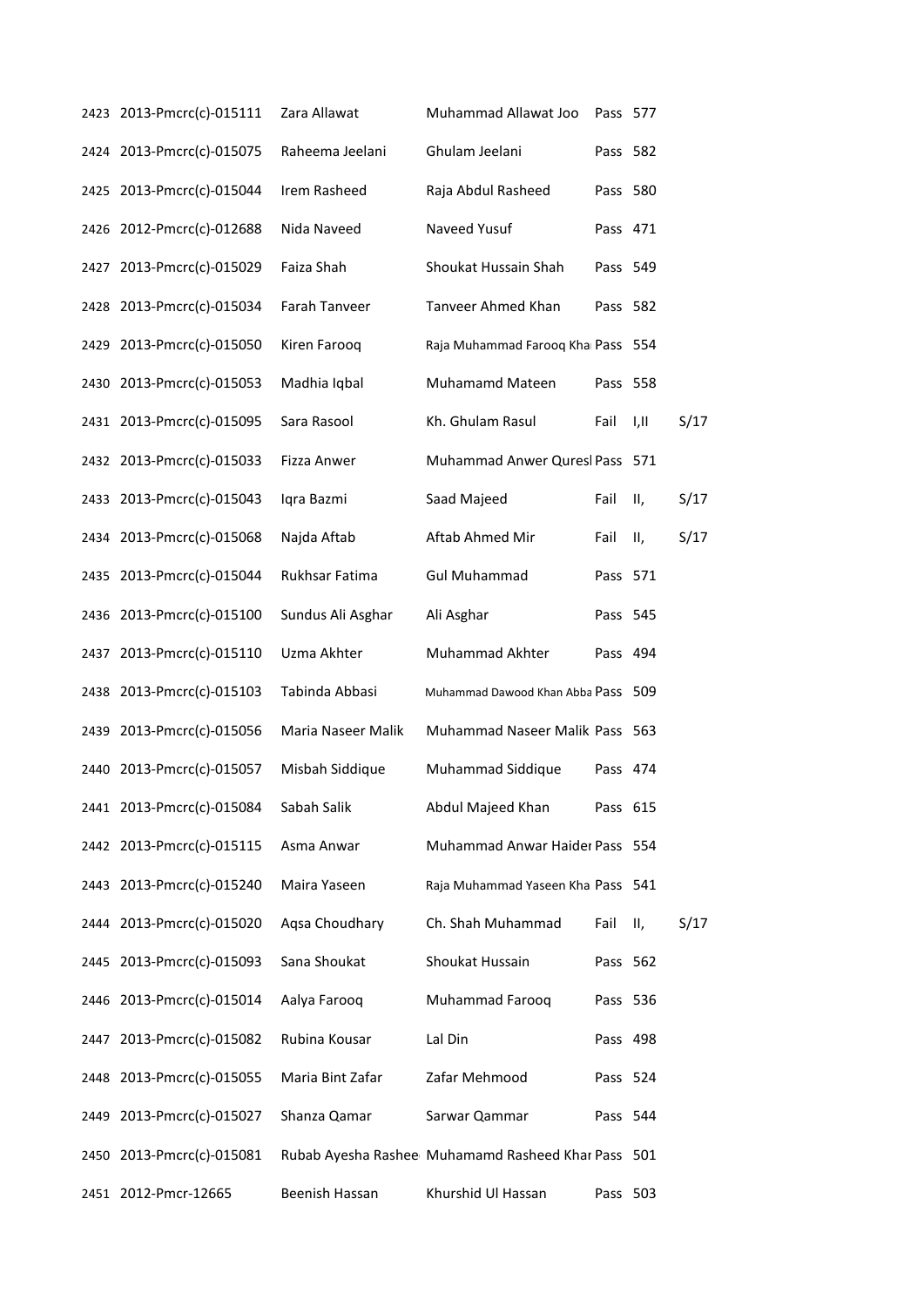|      | 2452 2012-Pmcr-12691      | Saleha Pervez                          | Pervez Akhtar                                            | Fail     | Ш        | S/17 |
|------|---------------------------|----------------------------------------|----------------------------------------------------------|----------|----------|------|
|      | 2453 2013-Pmcrc(c)-015034 | Hafsah Shauqet                         | Shauqet Jalal                                            | Fail     | Ш,       | S/17 |
|      | 2454 2013-Pmcrc(c)-015062 | Iqra Akbar                             | Muhammad Akbar Mir                                       | Fail     | Ш        | S/17 |
|      | 2455 2013-Pmcrc(c)-016951 | Noor Us Sabahat                        | Abdul Hamid                                              | Pass 519 |          |      |
|      | 2456 2013-Pmcrc(c)-015239 | Khizra Manzoor                         | Manzoor Ahmed Khan                                       | Pass 497 |          |      |
|      | 2457 2013-Pmcrc(c)-015046 | Khadija Saif                           | Saif Ul Allah                                            | Fail     | Ш,       | S/17 |
|      | 2458 2013-Pmcrc(c)-015091 | Saleema Bibi                           | Ali Muhammad Lone                                        | Fail     | I,II,    | S/17 |
|      | 2459 2013-Pmcrc(c)-012667 | Fareeha Zareen                         | <b>Ghulam Muhammad</b>                                   | Pass 448 |          |      |
|      | 2460 2013-Pmcrc(c)-015102 | Syeda Kashmala Batoc Syed Naib Hussain |                                                          | Fail     | II, III  | S/17 |
|      | 2461 2013-Pmcrc(c)-015028 | Faiza Shafquat                         | Shafquat Ali Khan                                        | Pass 514 |          |      |
|      | 2462 2012-Pmcrc(c)-012660 | Areeba Iqbal                           | Muhammad Iqbal Sheikh Fail                               |          | I,II,III | S/17 |
|      | 2463 2013-Pmcrc(c)-012656 | Aisha Shafique                         | Shafiq Ur Rehman Awan                                    | Fail     | П,       | S/17 |
|      | 2464 2013-Pmcrc(c)-015039 | Hina manzoor                           | Manzoor Ahmed Khan                                       | Pass 493 |          |      |
|      | 2465 2013-Pmcrc(c)-015085 | Saddaf Hina                            | Raja Zaheer Ud Din Babar Fail                            |          | I,II,    | S/17 |
|      | 2466 2012-Pmcr-12662      |                                        | Anosha Mushtaq Kata Mushtaq Ahmed Kataria                | Pass 541 |          |      |
| 2467 | 2013-Pmcrc(c)-015015      |                                        | Ahmad Mumtaz Band: Mumtaz Ahmed Banday                   | Fail     | II, III  | S/17 |
|      | 2468 2013-Pmcrc(c)-015070 | Sajid Ali Gorsi                        | Muhammad Bashir Gorsi Pass 552                           |          |          |      |
|      | 2469 2013-Pmcrc(c)-015047 | Khawaja Danish Ali                     | Khawaja Muhammad Bash Pass 507                           |          |          |      |
|      | 2470 2013-Pmcrc(c)-015101 |                                        | Syed Fayaz Hussain Gi Syed Muhammad Shafique SI Pass 561 |          |          |      |
|      | 2471 2013-Pmcrc(c)-015061 | Muhammad Tahir Kha Wali Ur Rehman      |                                                          | Pass 506 |          |      |
|      | 2472 2013-Pmcrc(c)-015105 | Tayyab Ullah                           | Hakeem Khan                                              | Pass 474 |          |      |
|      | 2473 2013-Pmcrc(c)-015023 | Awais Waqar                            | Waqar Ahmed                                              | Pass 535 |          |      |
|      | 2474 2013-Pmcrc(c)-015078 | Raza Khan                              | Yar Muhammad Khan                                        | Pass 517 |          |      |
|      | 2475 2013-Pmcrc(c)-015076 | Raja Altaf Khan                        | Raja Abdul Qayum                                         | Pass 530 |          |      |
|      | 2476 2013-Pmcrc(c)-015112 | Zeeshan                                | Muhammad Aslam                                           | Fail     | II, III  | S/17 |
|      | 2477 2013-Pmcrc(c)-015065 |                                        | Nabeel Mushtaq Kiani Mushtaq Ahmed Kiani                 | Pass 550 |          |      |
|      | 2478 2013-Pmcrc(c)-015063 | <b>Mustanser Masud</b>                 | Masud Ahmed                                              | Pass 519 |          |      |
|      | 2479 2013-Pmcrc(c)-015107 | <b>Togeer Ahmed</b>                    | Shabir Ahmed                                             | Pass 503 |          |      |
|      | 2480 2013-Pmcrc(c)-015113 | Zeshan Akhtar                          | Akhtar Mahmood                                           | Pass 556 |          |      |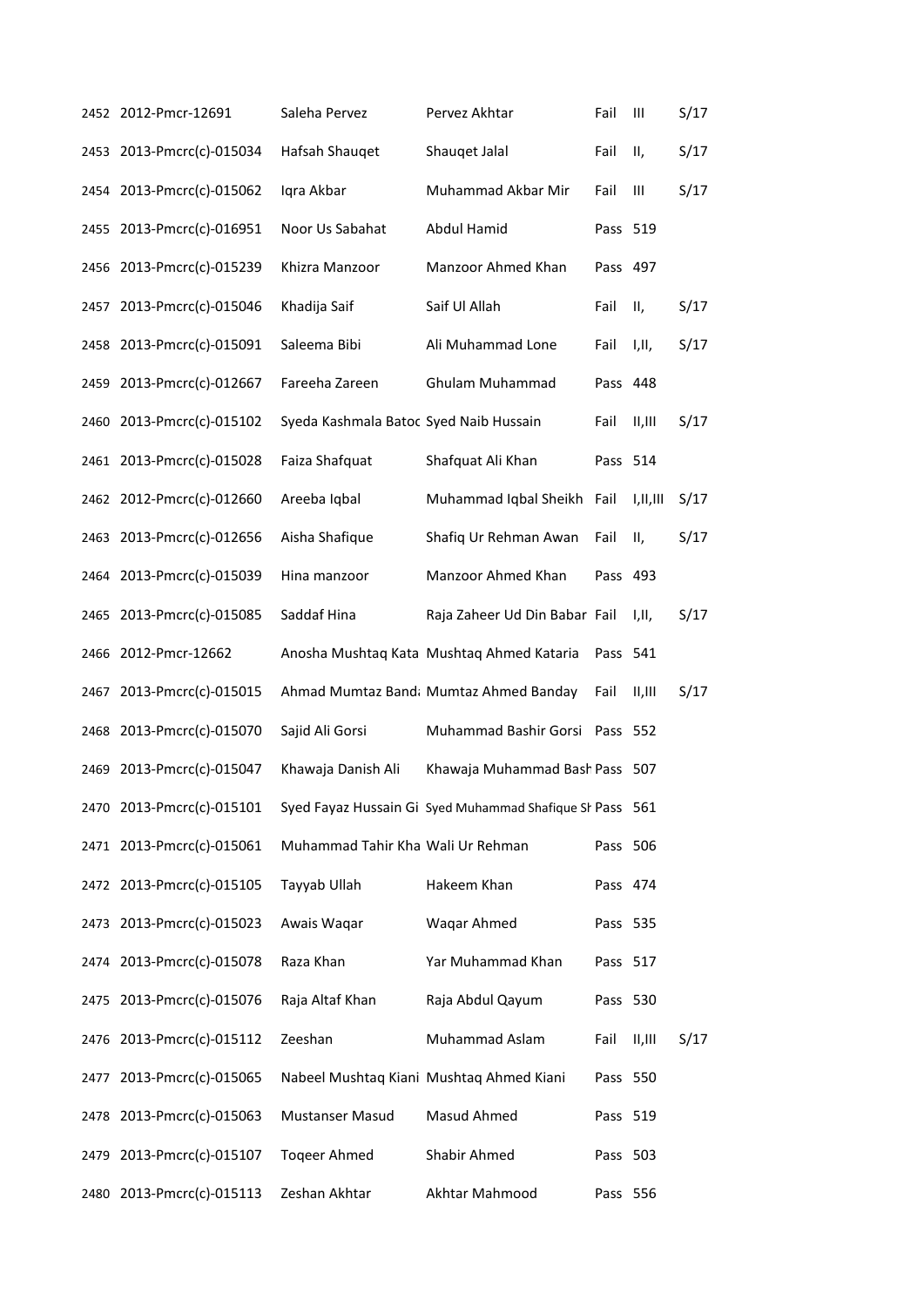| 2481 2013-Pmcrc(c)-015037 | Haroon Ashraf                            | Muhammad Ashraf                                   | Fail     | Ш,       | S/17 |
|---------------------------|------------------------------------------|---------------------------------------------------|----------|----------|------|
| 2482 2013-Pmcrc(c)-015036 | Hanif Ullah Khan                         | Ahmad Sardar                                      | Pass 571 |          |      |
| 2483 2013-Pmcrc(c)-015104 | <b>Tariq Abdullah</b>                    | Muhammad Abdullah                                 | Pass 524 |          |      |
| 2484 2013-Pmcrc(c)-015045 | <b>Israr Ahmed</b>                       | <b>Muhammad Younas</b>                            | Fail     | Ш,       | S/17 |
| 2485 2013-Pmcrc(c)-015025 | <b>Bilal Haider</b>                      | Javed Iqbal                                       | Pass 505 |          |      |
| 2486 2013-Pmcrc(c)-015060 |                                          | Muhammad Numan K Muhammad Arfaq Khan              | Fail     | I,II     | S/17 |
| 2487 2013-Pmcrc(c)-015032 | Faran Naseer                             | Ch. Muhammad Naseer                               | Pass 508 |          |      |
| 2488 2013-Pmcrc(c)-015108 | <b>Touseef Aslam</b>                     | Muhammad Aslam Quresh Pass 481                    |          |          |      |
| 2489 2013-Pmcr-16852      | Pir Tanzeel Ur Rehmar Pir Mehraj Ud Din  |                                                   | Fail     | Ш,       | S/17 |
| 2490 2013-Pmcrc(c)-015088 | Sajawal Mir                              | Mukhtar Mir                                       | Pass 529 |          |      |
| 2491 2013-Pmcrc(c)-015030 | Saleem Butt                              | Shabbir Butt                                      | Pass 492 |          |      |
| 2492 2013-Pmcrc(c)-015096 | Shahid Shabbir                           | Shabbir Ahmed                                     | Pass 483 |          |      |
| 2493 2013-Pmcrc(c)-015047 | Raja Naveed Amjid Kh Raja Amjid Ali Khan |                                                   | Pass 532 |          |      |
| 2494 2013-Pmcrc(c)-015087 | Safeer Butt                              | Sanaullah Butt                                    | Fail     | Ш        | S/17 |
| 2495 2013-Pmcrc(c)-015066 | Nadeem Akhtar                            | Akhtar Khan                                       | Fail     | Ш        | S/17 |
| 2496 2012-Pmcrc(c)-12712  | Waqas Ahmed                              | <b>Abdul Qudoos</b>                               | Fail     | I,II,III | S/17 |
| 2497 2013-Pmcrc(c)-015058 | Muhammad Ali Raza                        | Muhammad Hanif Ch.                                | Pass 438 |          |      |
| 2498 2013-Pmcrc(c)-015062 | Muhammad Zubair                          | Amir Hussain                                      | Fail     | Ш,       | S/17 |
| 2499 2013-Pmcrc(c)-015116 | Syed Fakhar Haider Bt Israr Hussain Shah |                                                   | Pass 489 |          |      |
| 2500 2012-Pmcr-12685      | Muhammad Affaf Iqba Iqbal Hussain        |                                                   | Fail     | I,II     | S/17 |
| 2501 2013-Pmcrc(c)-015237 | Abid Munir                               | Munir Ahmed                                       | Fail     | I,II,III | S/17 |
| 2502 2013-Pmcrc(c)-015049 | Khawaja Khubab Arif                      | Khawaja Muhammad Arif Fail                        |          | I        | S/17 |
| 2503 2013-Pmcrc(c)-015022 |                                          | Arsalan Khurshid Lone Khurshid Ahmad Lone         | Fail     | I,II     | S/17 |
| 2504 2013-Pmcrc(c)-015026 | <b>Bullawel Arshad</b>                   | Raja Arshad Ahmed Khan Fail                       |          | I,III    | S/17 |
| 2505 2013-Pmcrc(c)-015035 | Hamza Manzoor                            | Manzoor Ahmed Haderi                              | Pass 546 |          |      |
| 2506 2013-Pmcrc(c)-015019 |                                          | Ahmed Shayan Akhlaq Muhammad Akhlaq Khan Pass 510 |          |          |      |
| 2507 2013-Pmcrc(c)-015059 | Muhammad Danyial K Ghazanfar Ali         |                                                   | Fail     | I,II     | S/17 |
| 2508 2013-Pmcrc(c)-015080 | Rouf Ul Islam Shiekh                     | Abdul Rashid Shiekh                               | Fail     | П,       | S/17 |
| 2509 2013-Pmcrc(c)-015030 | Fakhar Raza                              | Allah Bukhsh                                      | Pass 449 |          |      |